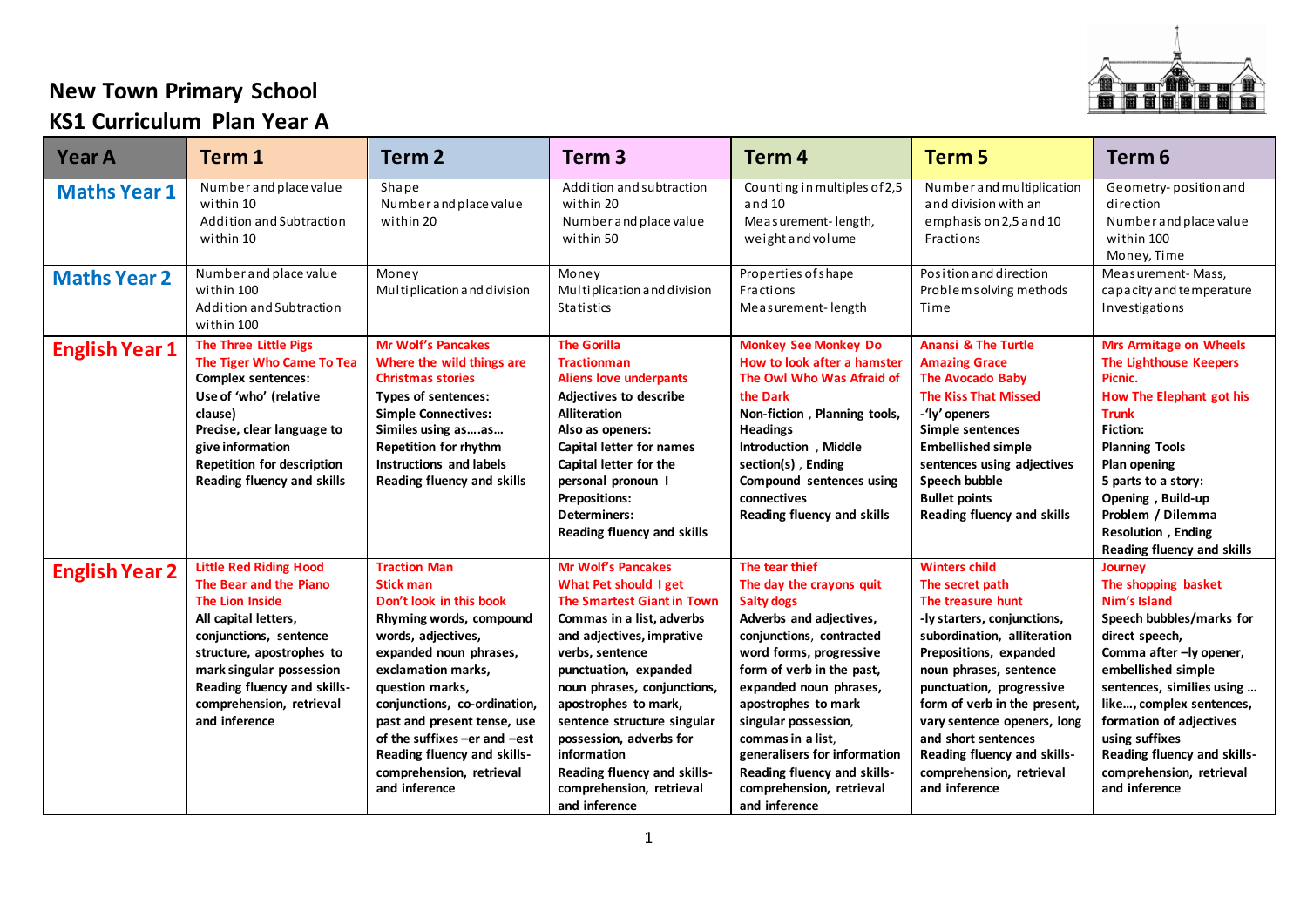| <b>Topic</b><br><b>Heading</b>          | <b>Great people and great events!</b>                            | <b>The Other Side of the World</b>                                                                                                                                                                                                                                                                                                                                                                                                                                                                                                             | <b>Our changing weather</b>                                                                                                                                                                                                                                                |  |
|-----------------------------------------|------------------------------------------------------------------|------------------------------------------------------------------------------------------------------------------------------------------------------------------------------------------------------------------------------------------------------------------------------------------------------------------------------------------------------------------------------------------------------------------------------------------------------------------------------------------------------------------------------------------------|----------------------------------------------------------------------------------------------------------------------------------------------------------------------------------------------------------------------------------------------------------------------------|--|
| $\mathbf{A}$<br>memorable<br>experience | Fire engine to visit school                                      | Write a postcard to someone in<br><b>Scotland</b>                                                                                                                                                                                                                                                                                                                                                                                                                                                                                              | <b>Recording a weather report</b>                                                                                                                                                                                                                                          |  |
| An<br>innovative<br>challenge           | To make a 3D house from the Great<br><b>Fire of London</b>       | To create a canvas inspired by<br><b>Scottish Artist Charles Rennie</b><br><b>Mackintosh</b>                                                                                                                                                                                                                                                                                                                                                                                                                                                   | Daily weather readings at New Town                                                                                                                                                                                                                                         |  |
| A book to<br>read                       | <b>Toby and The Great Fire of London</b>                         | To the Edge of the World - Julia<br><b>Green</b><br>Katie Morag delivers the mail - Mairi<br><b>Hedderwick</b>                                                                                                                                                                                                                                                                                                                                                                                                                                 | <b>Greta's Story</b>                                                                                                                                                                                                                                                       |  |
| Something to<br>investigate             | What other diseases are spread by<br>animals or small creatures? | To investigate the link between<br>Scotland and Australia (Flag -<br>Commonwealth)                                                                                                                                                                                                                                                                                                                                                                                                                                                             | <b>Extreme Weather-fact file</b>                                                                                                                                                                                                                                           |  |
| <b>Parental</b><br><b>Engagement</b>    | The Great Fire and Plague Exhibition                             | <b>Visit to the library</b>                                                                                                                                                                                                                                                                                                                                                                                                                                                                                                                    | <b>Exhibition of work</b>                                                                                                                                                                                                                                                  |  |
| Geography                               | No Geography this term                                           | Understand geographical similarities and<br>differences through studying the human and<br>physical geography of a small area of the United<br>Kingdom and a small area in a contrasting non-<br>european country. Use simple compass directions<br>and locational and directional language to<br>describe the location of features and routes on a<br>map. Use ariel photographs and plan<br>perspectives to recognise landmarks and basic<br>human and physical features, devise a simple<br>map, and use and construst basic symbols in key. | Identify seasonal and daily weather patterns in<br>the UK and the location of hot and cold areas of<br>the world in relation to the equator and North<br>and south Poles.<br>What is the weather like from season to season?<br>What is the climate like across the world? |  |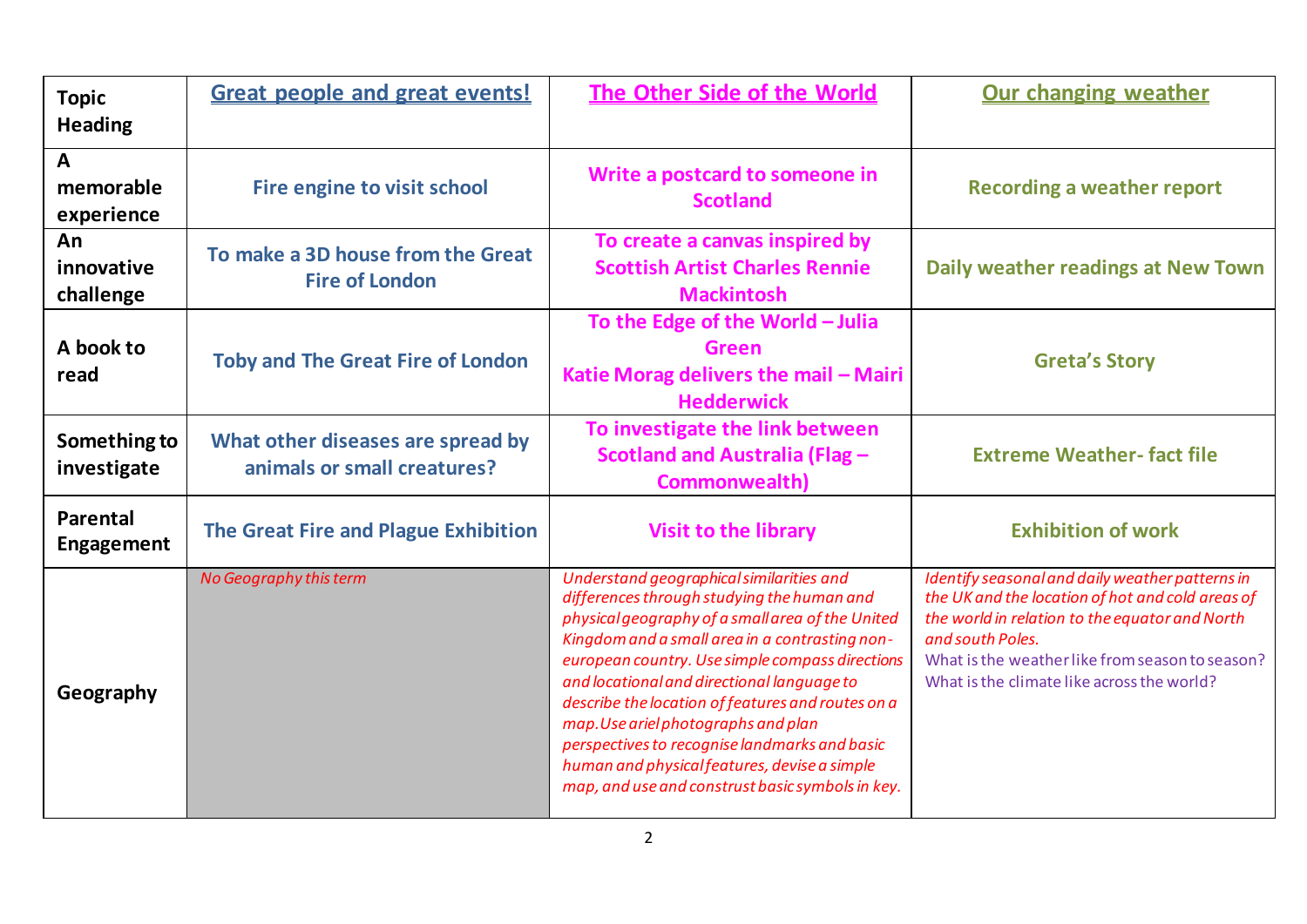|                |                                                                                                                                                                                                                                                                                                                                                                                                                                                                                                                                                                                                                                                                                                                                                                                                        | What is different and the same in Scotland and<br>Australia?                                                                                                                                                                                                                                                                                                                                               |                                                                                                                                                                                                                                                                                                                                                                                                                                                                     |
|----------------|--------------------------------------------------------------------------------------------------------------------------------------------------------------------------------------------------------------------------------------------------------------------------------------------------------------------------------------------------------------------------------------------------------------------------------------------------------------------------------------------------------------------------------------------------------------------------------------------------------------------------------------------------------------------------------------------------------------------------------------------------------------------------------------------------------|------------------------------------------------------------------------------------------------------------------------------------------------------------------------------------------------------------------------------------------------------------------------------------------------------------------------------------------------------------------------------------------------------------|---------------------------------------------------------------------------------------------------------------------------------------------------------------------------------------------------------------------------------------------------------------------------------------------------------------------------------------------------------------------------------------------------------------------------------------------------------------------|
|                |                                                                                                                                                                                                                                                                                                                                                                                                                                                                                                                                                                                                                                                                                                                                                                                                        |                                                                                                                                                                                                                                                                                                                                                                                                            |                                                                                                                                                                                                                                                                                                                                                                                                                                                                     |
| <b>History</b> | Events beyond living memory that are significant<br>nationally or globally.<br>Pupils should develop an awareness of the past,<br>using common words and phrases relating to the<br>passing of time.<br>Pupils should know where the people and events<br>they study fit in with a chronological framework.<br>They should use a wide vocabulary of everyday<br>historial terms.<br>Pupil should ask and answer questions, choosing<br>and using parts of stories and other sources to<br>show that they know and understand key<br>features of events. They should understand some<br>of the ways in which we find out about the past<br>and identify different ways in which it is<br>represented.<br>What caused The Great Fire of London and The<br>Plague?<br>Who was important during this time? | No History this Term                                                                                                                                                                                                                                                                                                                                                                                       | Pupils should develop an awareness of changes<br>within living memory.<br>How have our actions in the past affected our<br>environment?<br>How is this affecting us now?<br>How will this affect us in the future?<br>How is it affecting other living things on the<br>planet?                                                                                                                                                                                     |
| Art            | Use a range of materials creatively to design and<br>make products<br>To use drawing and painting and sculpture to<br>develop and share their ideas, experiences and<br>imagination<br>Develop a wide range of art and design<br>techniques in using colour, pattern, texture line,<br>shape, form and space<br>About the work of a range of artists, craftmakers<br>and designers describing the differences and<br>similarities between different practices and<br>diciplines and malking links to their own work                                                                                                                                                                                                                                                                                    | Use a range of materials creatively to design and<br>make products<br>To use drawing and painting to develop and<br>share their ideas, experiences and imagination<br>Develop a wide range of art and design<br>techniques in using colour, pattern, texture line,<br>shape, form and space<br>How do the Aborigines create their art?<br>Who was Rennie Mackintosh and what makes<br>his art distinctive? | Use a range of materials creatively to design and<br>make products<br>To use drawing and painting to develop and<br>share their ideas, experiences and imagination<br>Develop a wide range of art and design<br>techniques in using colour, pattern, texture line,<br>shape, form and space<br>Study the work of Andy Goldsworthy<br>Produce art and collage using natural materials.<br>Look at which natural materials can be used to<br>produce dyes for fabrics |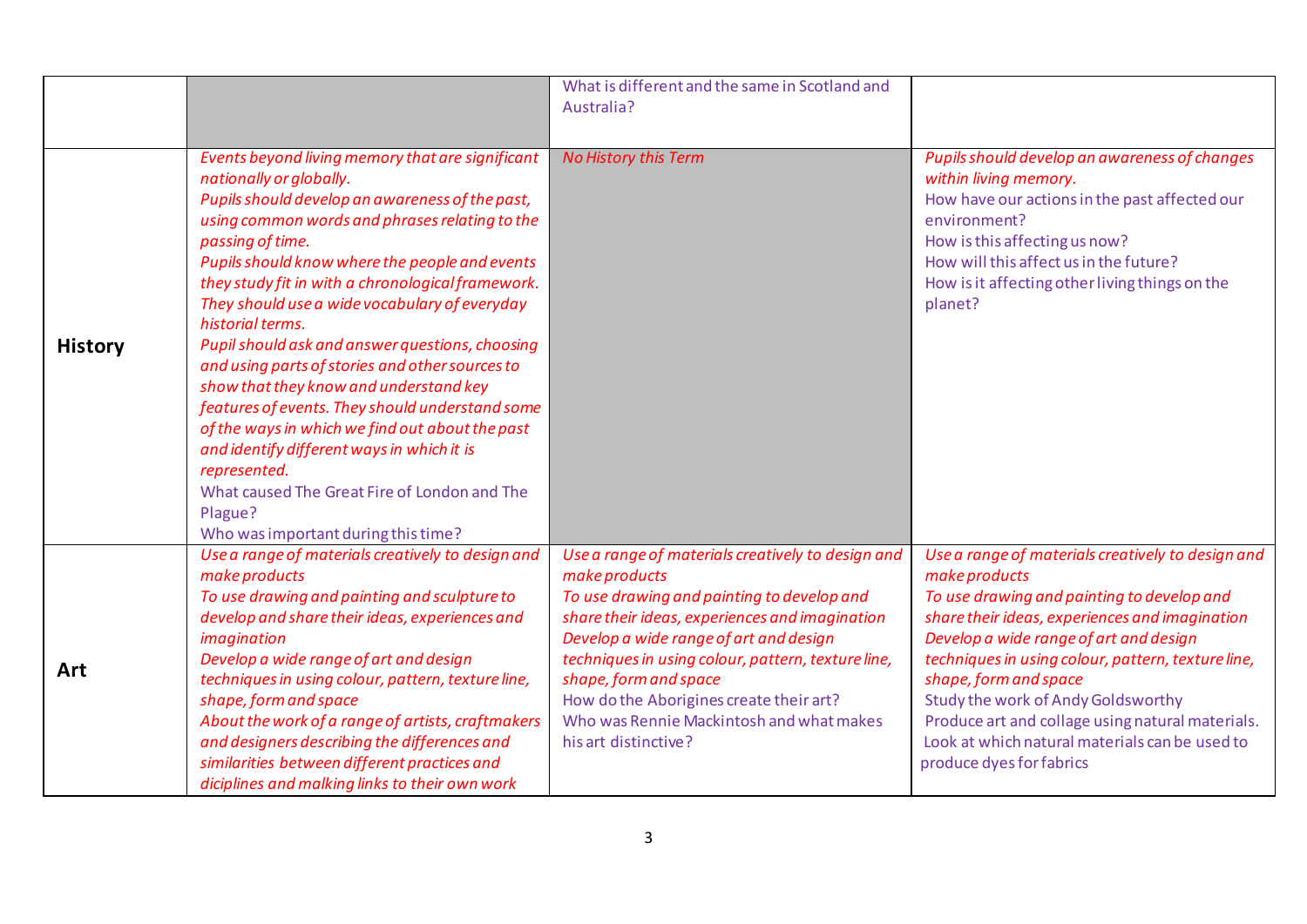|                                                      | Can you create a scene from the Great Fire of<br>London using a range of different materials?                                                                                                                                                                                                                                                                                                                                                                                                                                                                                                                                                                                                                                                                                                                                                                                              |                                                            |                                                                                                                                                                                                                                                                                                                                                                                                                                                                                                                                                                                                                                                                                                                                                                                                                                                                                                                                                           |                                                            |                                                                                                                                                                                                                                                                                                                                                                                                                                                                                                                                                |                                                                                                                                                          |
|------------------------------------------------------|--------------------------------------------------------------------------------------------------------------------------------------------------------------------------------------------------------------------------------------------------------------------------------------------------------------------------------------------------------------------------------------------------------------------------------------------------------------------------------------------------------------------------------------------------------------------------------------------------------------------------------------------------------------------------------------------------------------------------------------------------------------------------------------------------------------------------------------------------------------------------------------------|------------------------------------------------------------|-----------------------------------------------------------------------------------------------------------------------------------------------------------------------------------------------------------------------------------------------------------------------------------------------------------------------------------------------------------------------------------------------------------------------------------------------------------------------------------------------------------------------------------------------------------------------------------------------------------------------------------------------------------------------------------------------------------------------------------------------------------------------------------------------------------------------------------------------------------------------------------------------------------------------------------------------------------|------------------------------------------------------------|------------------------------------------------------------------------------------------------------------------------------------------------------------------------------------------------------------------------------------------------------------------------------------------------------------------------------------------------------------------------------------------------------------------------------------------------------------------------------------------------------------------------------------------------|----------------------------------------------------------------------------------------------------------------------------------------------------------|
| <b>DT</b>                                            | All NC 2014 objectives.<br>Can you design and make a model of a house<br>which would survive a fire?                                                                                                                                                                                                                                                                                                                                                                                                                                                                                                                                                                                                                                                                                                                                                                                       |                                                            | <b>No DT this term</b>                                                                                                                                                                                                                                                                                                                                                                                                                                                                                                                                                                                                                                                                                                                                                                                                                                                                                                                                    |                                                            | <b>No DT this term</b>                                                                                                                                                                                                                                                                                                                                                                                                                                                                                                                         |                                                                                                                                                          |
| <b>Science</b><br>Links to<br>Outstanding<br>Science | Pupils should be taught to:<br>Year1<br>-distinguish between an object and the material<br>from which it is made<br>-identify and name a variety of everyday<br>materials, including wood, plastic, glass, metal,<br>water, and rock<br>-describe the simple physical properties of a<br>variety of everyday materials<br>-compare and group together a variety of<br>everyday materials on the basis of their simple<br>physical properties.<br>Year <sub>2</sub><br>- identify and compare the suitability of a variety<br>of everyday materials, including wood, metal,<br>plastic, glass, brick, rock, paper and cardboard for<br><i>particular uses</i><br>-find out how the shapes of solid objects made<br>from some materials can be changed by<br>squashing, bending, twisting and stretching.<br>Materials-Everyday Materials Y1 and Uses of<br><b>Everyday Materials Year 2</b> |                                                            | Pupils should be taught to:<br>Year 1<br>-identify and name a variety of common animals<br>including fish, amphibians, reptiles, birds and<br>mammals<br>- identify and name a variety of common animals<br>that are carnivores, herbivores and omnivores<br>-describe and compare the structure of a variety<br>of common animals (fish, amphibians, reptiles,<br>birds and mammals, including pets)<br>-identify, name, draw and label the basic parts of<br>the human body and say which part of the body is<br>associated with each sense.<br>Year <sub>2</sub><br>- notice that animals, including humans, have<br>offspring which grow into adults<br>-find out about and describe the basic needs of<br>animals, including humans, for survival (water,<br>food and air)<br>-describe the importance for humans of exercise,<br>eating the right amounts of different types of<br>food, and hygiene.<br>Animals including Humans Year 1 and Year 2 |                                                            | Pupils should be taught to:<br>trees<br>-identify and describe the basic structure of a<br>variety of common flowering plants, including<br>trees<br>-observe and describe how seeds and bulbs grow<br>into mature plants<br><b>sqrt</b> <i>I</i> find out and describe how plants need water,<br>healthy.<br>Plants Year 1 and Year 2<br>Pupils should be taught to:<br>-observe changes across the four seasons<br>-observe and describe weather associated with<br>the seasons and how day length varies.<br><b>Seasonal Changes Year 1</b> | -identify and name a variety of common wild and<br>garden plants, including deciduous and evergreen<br>light and a suitable temperature to grow and stay |
| <b>PE</b>                                            | Children should be<br>taught to: master basic<br>movements including                                                                                                                                                                                                                                                                                                                                                                                                                                                                                                                                                                                                                                                                                                                                                                                                                       | Children should be<br>taught to: master<br>basic movements | Children should be<br>taught to: master<br>basic movements                                                                                                                                                                                                                                                                                                                                                                                                                                                                                                                                                                                                                                                                                                                                                                                                                                                                                                | Children should be<br>taught to: master<br>basic movements | Children should be<br>taught to: master<br>basic movements                                                                                                                                                                                                                                                                                                                                                                                                                                                                                     | Children should be<br>taught to: master<br>basic movements                                                                                               |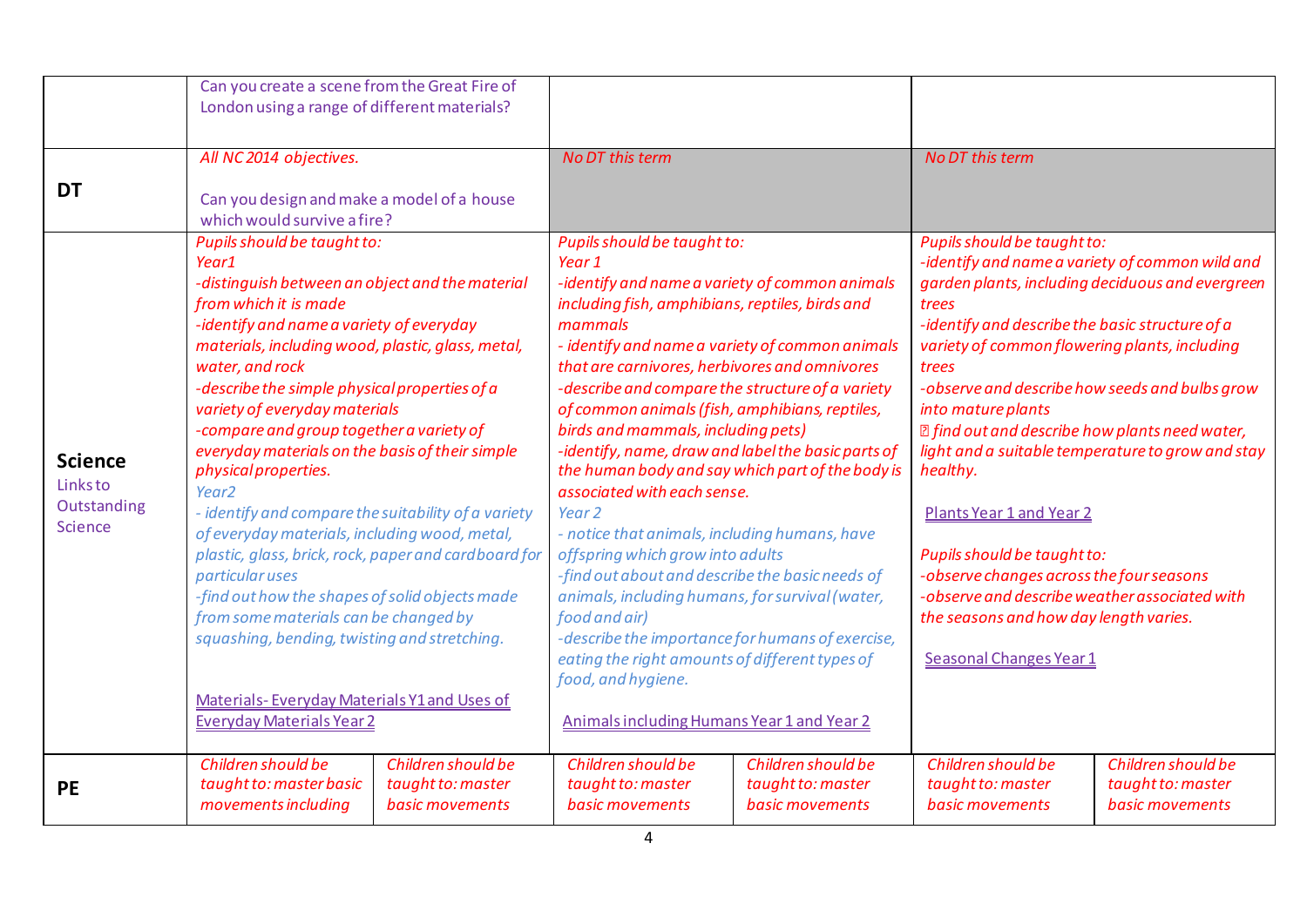|                       | running, jumping,                                                                                                                                | including running,                                        | including running,                                                                                           | including running,     | including running,                                                                                                                        | including running,     |  |  |
|-----------------------|--------------------------------------------------------------------------------------------------------------------------------------------------|-----------------------------------------------------------|--------------------------------------------------------------------------------------------------------------|------------------------|-------------------------------------------------------------------------------------------------------------------------------------------|------------------------|--|--|
|                       | throwing and catching,                                                                                                                           | jumping, throwing and                                     | jumping, throwing and                                                                                        | jumping, throwing and  | jumping, throwing and                                                                                                                     | jumping, throwing and  |  |  |
|                       | as well as developing                                                                                                                            | catching, as well as                                      | catching, as well as                                                                                         | catching, as well as   | catching, as well as                                                                                                                      | catching, as well as   |  |  |
|                       | balance, agility and co-                                                                                                                         | developing balance,                                       | developing balance,                                                                                          | developing balance,    | developing balance,                                                                                                                       | developing balance,    |  |  |
|                       | ordination, and begin                                                                                                                            | agility and co-                                           | agility and co-                                                                                              | agility and co-        | agility and co-                                                                                                                           | agility and co-        |  |  |
|                       | to apply these in a                                                                                                                              | ordination, and begin                                     | ordination, and begin                                                                                        | ordination, and begin  | ordination, and begin                                                                                                                     | ordination, and begin  |  |  |
|                       | range of activities                                                                                                                              | to apply these in a                                       | to apply these in a                                                                                          | to apply these in a    | to apply these in a                                                                                                                       | to apply these in a    |  |  |
|                       | Children should should                                                                                                                           | range of activities                                       | range of activities                                                                                          | range of activities    | range of activities                                                                                                                       | range of activities    |  |  |
|                       | be taught to:                                                                                                                                    | Children should should                                    | Children should should                                                                                       | Children should should | Children should should                                                                                                                    | Children should should |  |  |
|                       | -participate in team                                                                                                                             | be taught to:                                             | be taught to:                                                                                                | be taught to:          | be taught to:                                                                                                                             | be taught to:          |  |  |
|                       | games, developing                                                                                                                                | -participate in team                                      | -participate in team                                                                                         | -participate in team   | -participate in team                                                                                                                      | -participate in team   |  |  |
|                       | simple tactics for                                                                                                                               | games, developing                                         | games, developing                                                                                            | games, developing      | games, developing                                                                                                                         | games, developing      |  |  |
|                       | attacking and                                                                                                                                    | simple tactics for                                        | simple tactics for                                                                                           | simple tactics for     | simple tactics for                                                                                                                        | simple tactics for     |  |  |
|                       | defending                                                                                                                                        | attacking and                                             | attacking and                                                                                                | attacking and          | attacking and                                                                                                                             | attacking and          |  |  |
|                       | -perform dances using                                                                                                                            | defending                                                 | defending                                                                                                    | defending              | defending                                                                                                                                 | defending              |  |  |
|                       | simple movement                                                                                                                                  | -perform dances using                                     | -perform dances using                                                                                        | -perform dances using  | -perform dances using                                                                                                                     | -perform dances using  |  |  |
|                       | patterns                                                                                                                                         | simple movement                                           | simple movement                                                                                              | simple movement        | simple movement                                                                                                                           | simple movement        |  |  |
|                       | The above will be                                                                                                                                | patterns                                                  | patterns                                                                                                     | patterns               | patterns                                                                                                                                  | patterns               |  |  |
|                       | taught through:                                                                                                                                  | The above will be                                         | The above will be                                                                                            | The above will be      | The above will be                                                                                                                         | The above will be      |  |  |
|                       | Gym/Games                                                                                                                                        | taugh through Dance/                                      | taugh through Gym/                                                                                           | taugh through Dance/   | taugh through Gym/                                                                                                                        | taugh through Dance/   |  |  |
|                       |                                                                                                                                                  | Games                                                     | Games                                                                                                        | Games                  | Games                                                                                                                                     | Games                  |  |  |
|                       |                                                                                                                                                  |                                                           |                                                                                                              |                        |                                                                                                                                           |                        |  |  |
|                       | Recall and name different beliefs and practices, including festivals, worship, rituals and ways of life, in order to find out about the meanings |                                                           |                                                                                                              |                        |                                                                                                                                           |                        |  |  |
| <b>RE</b>             | behind them.                                                                                                                                     |                                                           |                                                                                                              |                        |                                                                                                                                           |                        |  |  |
|                       |                                                                                                                                                  |                                                           |                                                                                                              |                        | Recognise some different symbols and actions which express a community's way of life, appreciating some similarities between communities. |                        |  |  |
| <b>Religion to be</b> |                                                                                                                                                  |                                                           |                                                                                                              |                        |                                                                                                                                           |                        |  |  |
| studied               | <b>Sikhism</b><br><b>Buddhism</b><br><b>Judaism</b>                                                                                              |                                                           |                                                                                                              |                        |                                                                                                                                           |                        |  |  |
|                       |                                                                                                                                                  |                                                           |                                                                                                              |                        |                                                                                                                                           |                        |  |  |
| For each              | God                                                                                                                                              |                                                           |                                                                                                              |                        |                                                                                                                                           |                        |  |  |
| religion teach        |                                                                                                                                                  | Who is God? What is the name of the God in each religion? |                                                                                                              |                        |                                                                                                                                           |                        |  |  |
| each of the four      | <b>Special Places (Place of Worship)</b>                                                                                                         |                                                           |                                                                                                              |                        |                                                                                                                                           |                        |  |  |
| aspects-try to        | What is your special place?                                                                                                                      |                                                           |                                                                                                              |                        |                                                                                                                                           |                        |  |  |
| draw                  | What are the special places of worship for each religion?                                                                                        |                                                           |                                                                                                              |                        |                                                                                                                                           |                        |  |  |
| comparisons as        | <b>Symbols and Meanings</b>                                                                                                                      |                                                           |                                                                                                              |                        |                                                                                                                                           |                        |  |  |
|                       |                                                                                                                                                  |                                                           | What is a symbol? What are the special symbols for each religion? Do the symbols have a significant meaning? |                        |                                                                                                                                           |                        |  |  |
|                       | <b>Special Festivals and celebrations</b>                                                                                                        |                                                           |                                                                                                              |                        |                                                                                                                                           |                        |  |  |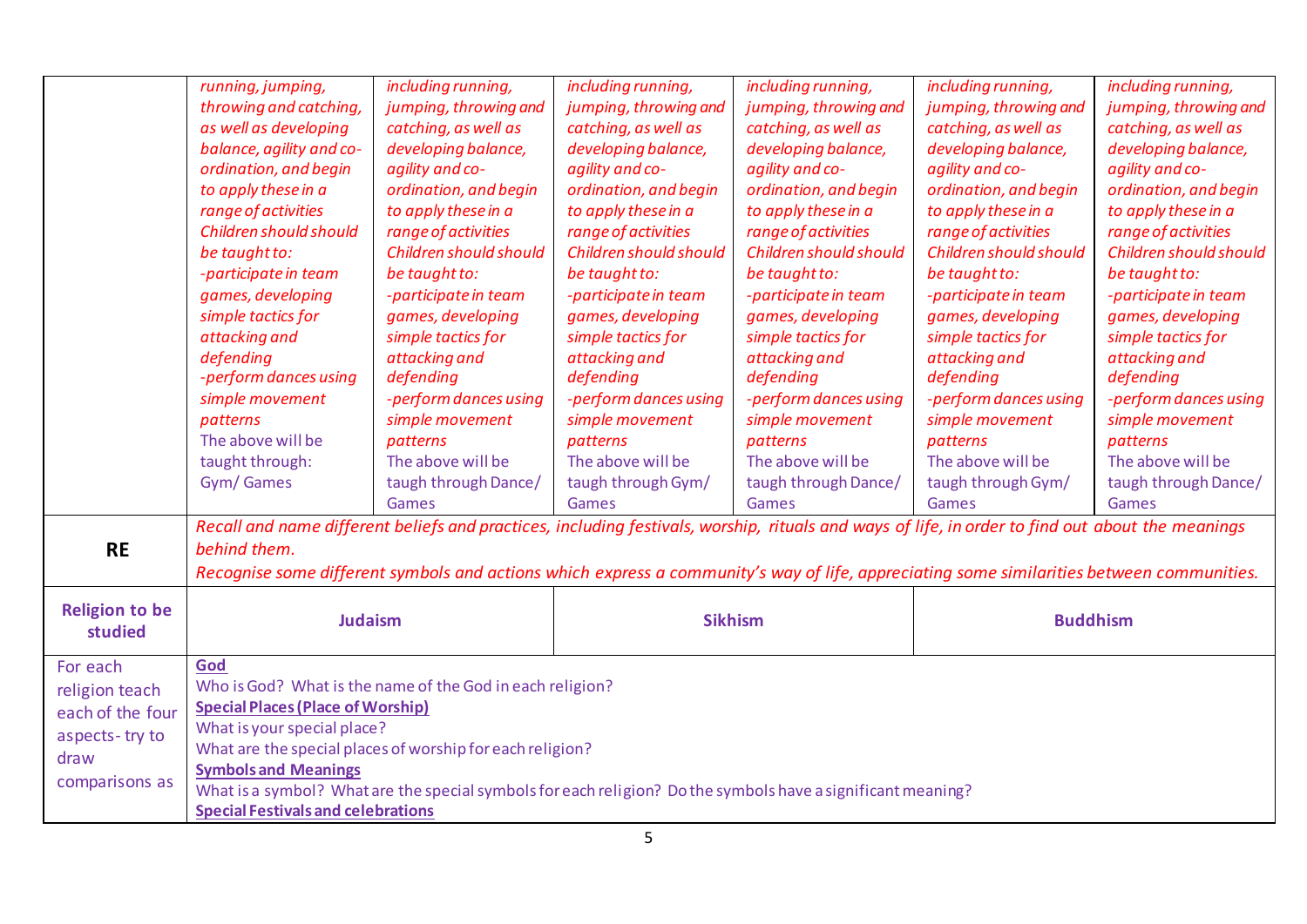| you build on                          | What is a festival? What festivals do you celebrate? What festivals are celebrated in the religion?                      |                                                                                                                                                                                                           |                                                                                                                                                                                                                                                                      |                                                                                                                                                                                                                                                                                                                           |                                                                                                                                                                                                                                                                                 |                                                                                                                                                                                                                                                                                                                                                                                                                                                           |  |
|---------------------------------------|--------------------------------------------------------------------------------------------------------------------------|-----------------------------------------------------------------------------------------------------------------------------------------------------------------------------------------------------------|----------------------------------------------------------------------------------------------------------------------------------------------------------------------------------------------------------------------------------------------------------------------|---------------------------------------------------------------------------------------------------------------------------------------------------------------------------------------------------------------------------------------------------------------------------------------------------------------------------|---------------------------------------------------------------------------------------------------------------------------------------------------------------------------------------------------------------------------------------------------------------------------------|-----------------------------------------------------------------------------------------------------------------------------------------------------------------------------------------------------------------------------------------------------------------------------------------------------------------------------------------------------------------------------------------------------------------------------------------------------------|--|
| knowledge                             |                                                                                                                          |                                                                                                                                                                                                           |                                                                                                                                                                                                                                                                      |                                                                                                                                                                                                                                                                                                                           |                                                                                                                                                                                                                                                                                 |                                                                                                                                                                                                                                                                                                                                                                                                                                                           |  |
| Computing                             | Create and debug<br>simple programs<br>What mistake did you<br>make?<br>How are you going to<br>debug your<br>programme? | Use technology<br>purposefully to create,<br>organise, store,<br>manipulate and<br>retrieve digital content<br>Can you use different<br>tools?<br>Can you add special<br>effects?<br>Who is the audience? | <b>Understand what</b><br>algorithms are; how<br>they are implemented<br>as programs on digital<br>devices; and that<br>programs execute by<br>following precise and<br>unambiquous<br><i>instructions</i><br>What is an algorithm?<br>How can I debug my<br>coding? | <b>Use logical reasoning</b><br>to predict the<br>behaviour of simple<br>programs<br>Can you create a city?<br>How are you going to<br>navigate your<br>character on the<br>screen?<br>What algorithms could<br>you use?<br>How are you going to<br>add a score?<br>How are you going to<br>add an enemy to your<br>game? | Use technology<br>purposefully to create,<br>organise, store,<br>manipulate and<br>retrieve digital content<br>Can you download all<br>the pictures from the<br>shared area?<br>Can you add a title?<br>Can you add subtitles?<br>Can you add transition<br>between the frames? | Use technology safely<br>and respectfully,<br>keeping personal<br>information private;<br>identify where to go<br>for help and support<br>when they have<br>concerns about<br>content or contact on<br>the internet or other<br>online technologies.<br>Who is the audience?<br>What visual effects<br>could you add?<br>What sound effects<br>could you add?<br>How can you add a<br>picture?<br>What is a hyperlink?<br>How can you add a<br>hyperlink? |  |
| <b>PSHME-for</b>                      | <b>Respect and Tolerance</b>                                                                                             | <b>Keeping safe, fit and</b><br>healthy                                                                                                                                                                   | The Law: morals,<br>choices, democracy                                                                                                                                                                                                                               | <b>Living and Growing</b>                                                                                                                                                                                                                                                                                                 | <b>Thinking of others</b>                                                                                                                                                                                                                                                       | <b>Ready for the Future</b>                                                                                                                                                                                                                                                                                                                                                                                                                               |  |
| progressions and<br>discussion topics |                                                                                                                          |                                                                                                                                                                                                           | and rights                                                                                                                                                                                                                                                           |                                                                                                                                                                                                                                                                                                                           |                                                                                                                                                                                                                                                                                 |                                                                                                                                                                                                                                                                                                                                                                                                                                                           |  |
| see school                            |                                                                                                                          |                                                                                                                                                                                                           |                                                                                                                                                                                                                                                                      |                                                                                                                                                                                                                                                                                                                           |                                                                                                                                                                                                                                                                                 |                                                                                                                                                                                                                                                                                                                                                                                                                                                           |  |
| overview                              |                                                                                                                          |                                                                                                                                                                                                           |                                                                                                                                                                                                                                                                      |                                                                                                                                                                                                                                                                                                                           |                                                                                                                                                                                                                                                                                 |                                                                                                                                                                                                                                                                                                                                                                                                                                                           |  |
| <b>Music</b>                          | Pupils should be taught to:                                                                                              | -use their voices expressively and creatively by singing songs and speaking chants and rhymes                                                                                                             |                                                                                                                                                                                                                                                                      |                                                                                                                                                                                                                                                                                                                           |                                                                                                                                                                                                                                                                                 |                                                                                                                                                                                                                                                                                                                                                                                                                                                           |  |
| These aspects                         | -play tuned and untuned instruments                                                                                      |                                                                                                                                                                                                           |                                                                                                                                                                                                                                                                      |                                                                                                                                                                                                                                                                                                                           |                                                                                                                                                                                                                                                                                 |                                                                                                                                                                                                                                                                                                                                                                                                                                                           |  |
| should run as a<br>thread throughout  |                                                                                                                          | -listen with concentration and understanding to a range of high-quality live and recorded music                                                                                                           |                                                                                                                                                                                                                                                                      |                                                                                                                                                                                                                                                                                                                           |                                                                                                                                                                                                                                                                                 |                                                                                                                                                                                                                                                                                                                                                                                                                                                           |  |
| all teaching and                      |                                                                                                                          | -experiment with, create, select and combine sounds using the inter-related dimensions of music.                                                                                                          |                                                                                                                                                                                                                                                                      |                                                                                                                                                                                                                                                                                                                           |                                                                                                                                                                                                                                                                                 |                                                                                                                                                                                                                                                                                                                                                                                                                                                           |  |
| learning of Music                     |                                                                                                                          |                                                                                                                                                                                                           |                                                                                                                                                                                                                                                                      |                                                                                                                                                                                                                                                                                                                           |                                                                                                                                                                                                                                                                                 |                                                                                                                                                                                                                                                                                                                                                                                                                                                           |  |